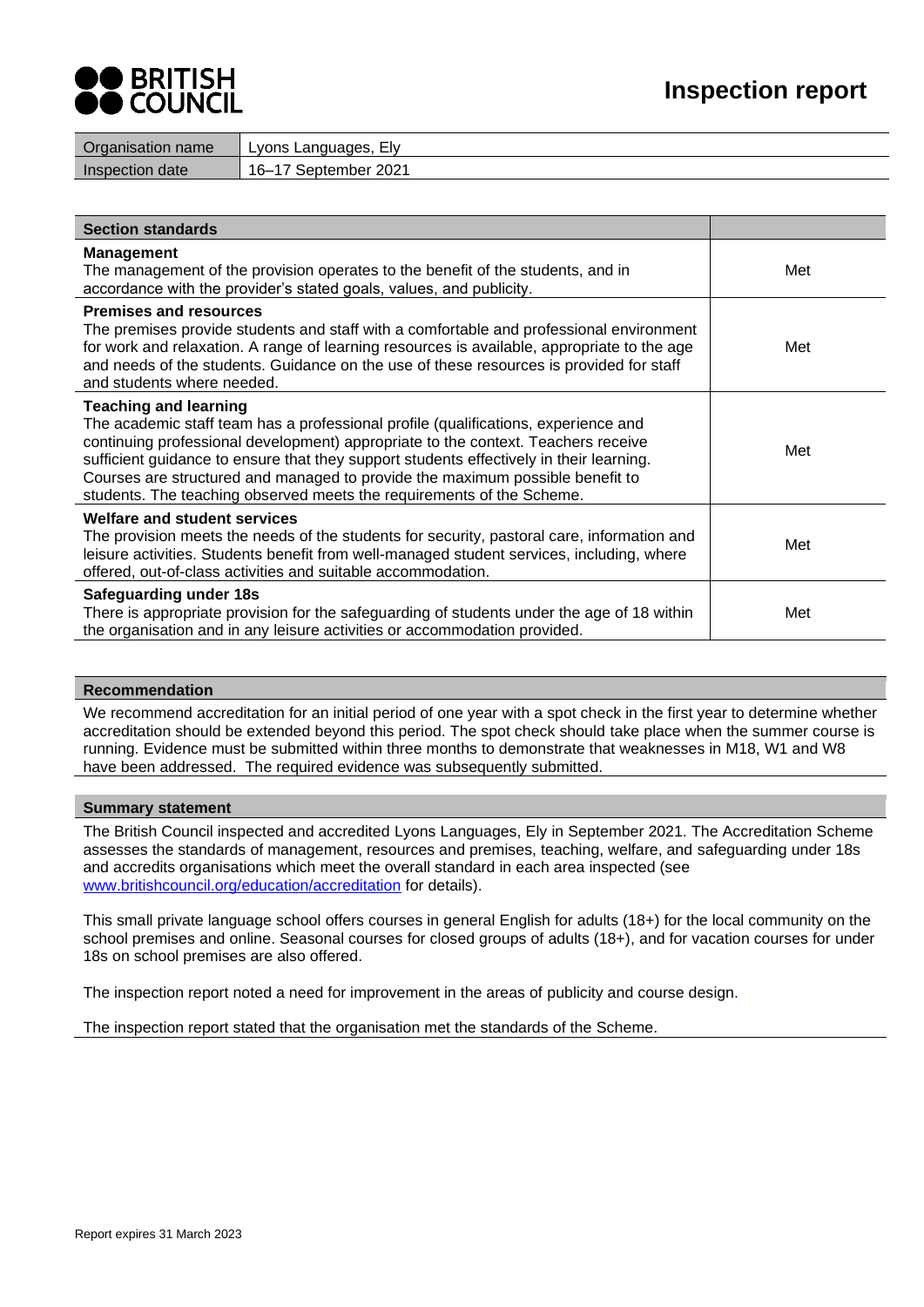# **Introduction**

Founded in 2019, Lyons Languages provides year-round courses to adults (18+). Vacation courses for under 18s and cultural holiday programmes for adults (18+) are also offered during summer. In March 2020 the school closed due to the pandemic and lessons were taught online. In September 2021 some lessons resumed on the premises.

The inspection took the equivalent of a day and a half over two days. Due to the global pandemic, the inspection was conducted remotely. The two inspectors met with the owners: the academic manager (AM) and the director. All course types running during the time of the inspection were observed but the AM was the only teacher employed and timetabled at this time. Focus group meetings were held with two groups of students enrolled at the school, following online or face-to-face lessons. A pre-recorded virtual tour of the premises was sent to the inspectors in advance and a live, synchronous tour was conducted during the inspection. One inspector also followed virtual tours conducted by two homestays.

## **Address of main site/head office**

Lyons Languages, Basement Office, 41 Forehill, Ely CB7 4AA

## **Description of sites observed**

Located in the centre of Ely, Lyons Languages occupies the basement floor of a three storey, semi-detached building that has combined residential and business use. Access from the main street is via a driveway at the side of the building which leads to a car park and garden at the rear. Steps leading down to a small paved area provide access to the school's private entrance. The school comprises a classroom which doubles as an office when lessons are not taking place; an entrance room used as a multifunctional area for reception, relaxation and student testing; and a small kitchen with two individual toilets. The director's art studio which is not considered part of the school facilities can be accessed from the classroom and leads to a second fire escape. This room also has access to a storage room which holds additional classroom furniture, a photocopier and supplies.

| <b>Course profile</b>                                           |     | Year round |             | <b>Vacation only</b> |  |
|-----------------------------------------------------------------|-----|------------|-------------|----------------------|--|
|                                                                 | Run | Seen       | <b>Run</b>  | Seen                 |  |
| General ELT for adults (18+)                                    | ⊠   | ⊠          |             |                      |  |
| General ELT for adults (18+) and young people (16+)             |     |            |             |                      |  |
| General ELT for juniors (under 18)                              |     |            | $\boxtimes$ |                      |  |
| English for academic purposes (excludes IELTS preparation)      |     |            |             |                      |  |
| English for specific purposes (includes English for Executives) |     |            |             |                      |  |
| Teacher development (excludes award-bearing courses)            |     |            |             |                      |  |
| ESOL skills for life/for citizenship                            |     |            |             |                      |  |
| Other                                                           |     |            |             |                      |  |

## **Comments**

The school offers part-time general English and examination courses for adults (18+) year round. Summer courses are offered for juniors aged 12–17 and cultural and creative study holiday programmes for closed groups of adults (18+). At the time of the inspection, the school was running one face-to-face, part-time group course for 1.5 hours per week on the premises. A further two online lessons of 1.5 hours per week were also taking place.

#### **Management profile**

The school owners have joint responsibility for the overall management of the operation: the AM and the director. The AM is responsible for all aspects of teaching and learning, as well as shared duties involving student administration and finance. The director has overall responsibility for welfare, planning, marketing and general administration. She is also the safeguarding lead.

#### **Accommodation profile**

The provider offers homestay accommodation for the summer course students under the age of 18. Due to the pandemic the homestay hosts have not been used since summer 2019. The inspector had synchronous visits with two homestays who were used in 2019.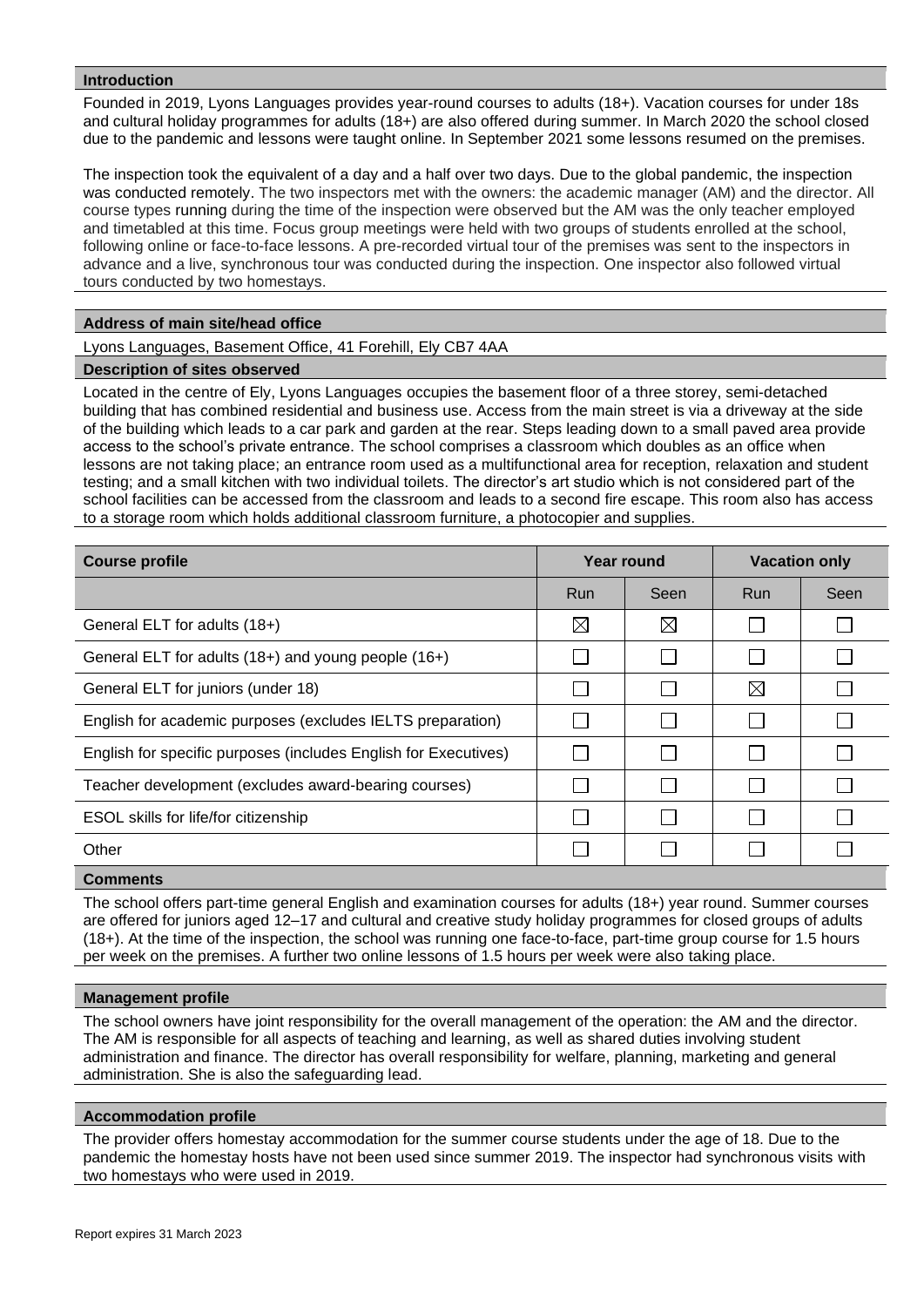# **Summary of inspection findings**

## **Management**

The provision meets the section standard. The school operates to the benefit of students, and in accordance with the organisation's stated goals and values. There are realistic plans in place for the development of the school and most policies and procedures have been carefully considered, although these will need to be checked at a future visit to ensure they have been fully implemented. There is a need for improvement in *Publicity*.

## **Premises and resources**

The provision meets the section standard. A virtual tour demonstrated that the premises are in a good state of repair and offered a comfortable environment for students and staff. The range of learning resources is appropriate to the age and needs of the students.

## **Teaching and learning**

The provision meets the section standard. The AM has a professional profile appropriate to the context and there are effective systems and procedures in place to manage the teaching team. Aspects of the provision which could only be partially assessed will need to be inspected at a future visit and the findings added to the report. The teaching observed met the requirements of the Scheme. There is a need for improvement in *Course design.*

## **Welfare and student services**

The provision meets the section standard. Students receive a very good level of pastoral care and are given appropriate support and information. Additional procedures are needed regarding the safety and security of students on the premises. Accommodation and out-of-class activities could only be partially assessed.

## **Safeguarding under 18s**

The provision meets the section standard. There is appropriate provision for the safeguarding of students under the age of 18 within the organisation and in any leisure activities or accommodation provided.

# **Declaration of legal and regulatory compliance**

The items sampled were satisfactory.

## **Evidence**

## **Management**

| <b>Strategic and quality management</b>                                                                                                                                                        | Met |
|------------------------------------------------------------------------------------------------------------------------------------------------------------------------------------------------|-----|
| M1 There is a clear statement describing the goals and values of the organisation, which<br>is made known to all staff.                                                                        | Met |
| M2 The management has clear objectives for the future of the organisation and has<br>realistic plans to achieve them.                                                                          | Met |
| M3 There is a documented and clearly understood structure for the ELT operation. There<br>are sufficient staff to manage and deliver the provision, and to ensure continuity at all<br>times.  | Met |
| M4 There are effective channels of communication between all involved in the ELT<br>operation, and between the ELT operation and any wider organisation of which it is a part.                 | Met |
| M5 The provider regularly obtains and records feedback from students on all the services<br>offered. Feedback is circulated to relevant staff and appropriate action is taken and<br>recorded. | Met |
| M6 The provider regularly seeks and records feedback from all staff on the services<br>offered. Appropriate action is taken and recorded.                                                      | Met |
| M7 The provider reviews systems, processes and practices with a view to continuing<br>improvement. Appropriate action is taken and recorded in an annual self-evaluation.                      | Met |
| <b>Comments</b>                                                                                                                                                                                |     |

All criteria in this area are fully met.

| <b>Staff management and development</b>                                                                      | Met                |
|--------------------------------------------------------------------------------------------------------------|--------------------|
| M8 The provider implements appropriate human resources policies, which are made<br>known to staff.           | Met                |
| M9 The provider specifies the duties of all staff working with ELT students, and regularly<br>reviews these. | Met                |
| M10 There are effective procedures for the recruitment and selection of all staff.                           | Partially assessed |
| Report expires 31 March 2023                                                                                 |                    |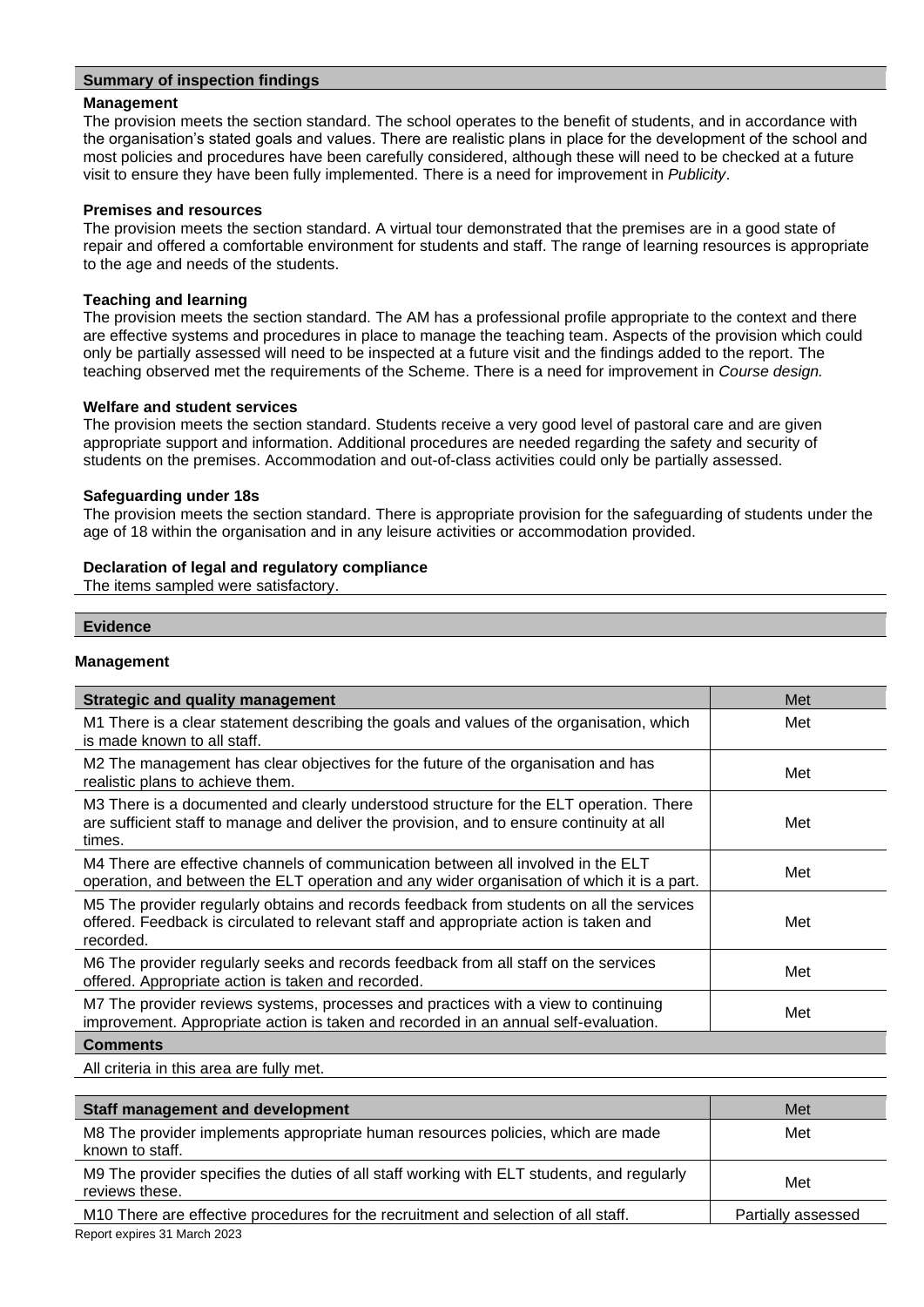| M11 There are effective induction procedures for all staff.                                                                                                                             | Partially assessed |
|-----------------------------------------------------------------------------------------------------------------------------------------------------------------------------------------|--------------------|
| M12 There are effective procedures for monitoring and appraising all staff, and for<br>handling unsatisfactory performance or conduct. These procedures are made known to all<br>staff. | Partially assessed |
| M13 There are effective procedures to ensure the continuing professional development of<br>all staff to meet the needs of the individual, the students and the organisation.            | Met                |

M10 There is a clear and appropriate recruitment policy in place but, as yet, no additional staff have been recruited. M11 Induction procedures are in place but have yet to be implemented.

M12 An appropriate policy for the appraisal and monitoring of staff is in place.

| <b>Student administration</b>                                                                                                                                                                               | Met      |
|-------------------------------------------------------------------------------------------------------------------------------------------------------------------------------------------------------------|----------|
| M14 Staff are helpful and courteous to students and their representatives, and provide<br>satisfactory levels of customer service.                                                                          | Strength |
| M15 Students or their representatives receive sufficient information and advice on their<br>course choices before arrival and during their stay.                                                            | Met      |
| M16 Staff carry out enrolment, cancellation and refund procedures efficiently, fairly, and<br>with appropriate sensitivity.                                                                                 | Met      |
| M17 There are effective systems in place to maintain accurate and up-to-date records of<br>student enrolment, payment and course details. These records are accessible at all times<br>to authorised staff. | Met      |
| M18 There are effective systems to maintain up-to-date and accessible records of local<br>contact details for students, and their designated emergency contacts.                                            | Not met  |
| M19 There is a clear and effective policy on student attendance and punctuality that is<br>known to all staff and students and is applied consistently.                                                     | Met      |
| M20 All staff and students are made aware of conditions and procedures under which a<br>student may be asked to leave the course.                                                                           | Met      |
| M21 All students and, where appropriate, group leaders and parents/legal guardians,<br>receive information in writing about how to make a complaint.                                                        | Met      |
|                                                                                                                                                                                                             |          |

## **Comments**

M14 Students reported that they received high levels of customer service and that staff were extremely helpful and courteous.

M18 Sampling of student records revealed that emergency contact details were not provided for some students enrolled at the school.

| <b>Publicity</b>                                                                                                                                                                        | Need for improvement |
|-----------------------------------------------------------------------------------------------------------------------------------------------------------------------------------------|----------------------|
| M22 All publicity and information is accurate, and gives rise to realistic expectations about<br>the premises, location, and the extent and availability of the services and resources. | Not met              |
| M23 All publicity and information about the provider and the services it offers is in clear,<br>accurate and accessible English.                                                        | Met                  |
| M24 Publicity gives clear, accurate and easy-to-find information on the courses.                                                                                                        | Not met              |
| M25 Publicity includes clear, accurate and easy-to-find information on costs.                                                                                                           | Not met              |
| M26 Publicity or other information made available before enrolment gives an accurate<br>description of the level of care and support given to any students under 18.                    | Met                  |
| M27 Publicity gives an accurate description of any accommodation offered.                                                                                                               | Met                  |
| M28 Descriptions of staff qualifications are accurate.                                                                                                                                  | Met                  |
| M29 Claims to accreditation are in line with Scheme requirements.                                                                                                                       | N/a                  |
| Gamma                                                                                                                                                                                   |                      |

#### **Comments**

The main source of publicity is the school website. The school also has an active social media presence and both PDF and printed brochures are available for selected courses.

M22 Publicity does not state that summer junior courses are held at a different centre and there are no images of classrooms or other facilities at either centre. Not all photographic images are captioned.

M24 Descriptions of general English courses, including objectives, is minimal. Maximum class sizes are not stated for year-round adult courses. The total number of hours is unclear on junior and cultural holiday programmes. Information on non-teaching days is not available.

M25 Costs for exam fees and coursebooks are not specified on the website or in brochures. Accommodation costs for year-round courses are not available on the website.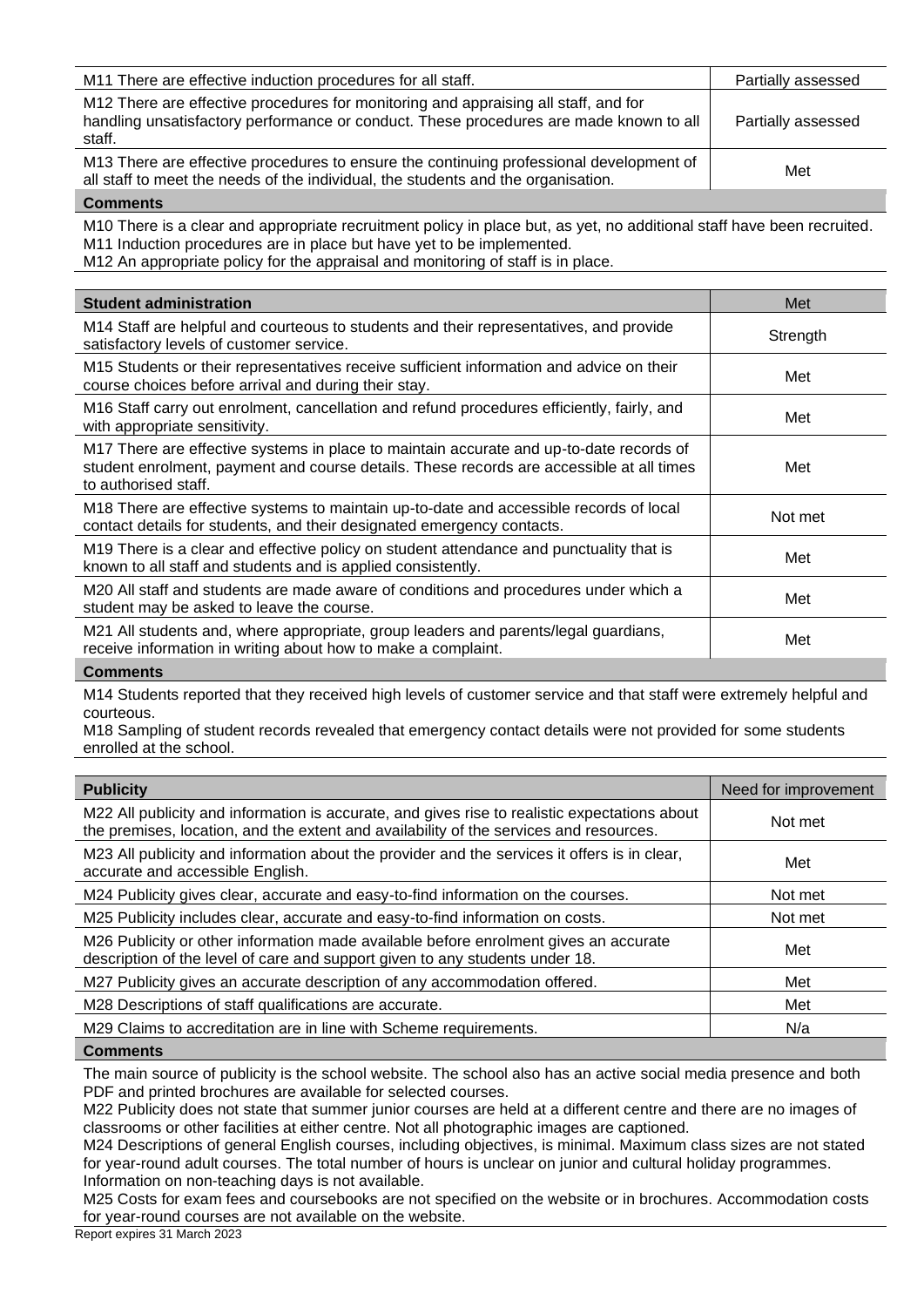## **Premises and resources**

| <b>Premises and facilities</b>                                                                                                                                                | Met |
|-------------------------------------------------------------------------------------------------------------------------------------------------------------------------------|-----|
| P1 Premises, including any external areas, are in a good state of repair, cleanliness and<br>decoration, and provide a comfortable environment for students and staff.        | Met |
| P2 Classrooms and other learning areas provide a suitable study environment.                                                                                                  | Met |
| P3 Students have adequate room and suitable facilities for relaxation and the<br>consumption of food.                                                                         | Met |
| P4 Free drinking water is available. A choice of appropriate food at affordable prices is<br>available to students on site, if not available locally.                         | Met |
| P5 There is adequate signage to buildings, routes, rooms and exits, and there are<br>facilities for the display of general information.                                       | Met |
| P6 There is sufficient space for all staff, for meetings, relaxation and the storage of<br>personal possessions, and for teachers to carry out their preparation and marking. | Met |
| <b>A</b> - --- --- - -- 1 -                                                                                                                                                   |     |

#### **Comments**

The inspection included a virtual tour of the premises.

P2 The classroom in the main premises has movable study furniture and appears bright and well lit.

P3 Year-round courses are currently only offered for 1.5 hours per week so most students do not require facilities for relaxation. Space for this is limited but the entrance room and the small garden area can be used for this purpose, if required.

| <b>Learning resources</b>                                                                                                                                                                                            | Met |
|----------------------------------------------------------------------------------------------------------------------------------------------------------------------------------------------------------------------|-----|
| P7 There are sufficient learning resources for the number of students enrolled,<br>appropriate to their age and the level, length and type of courses offered.                                                       | Met |
| P8 There are appropriate resources for teachers, which are adequate in number,<br>accessible, and well maintained and organised.                                                                                     | Met |
| P9 Any educational technology inside the classroom and elsewhere is well maintained<br>with adequate technical support. Staff receive appropriate training in using the available<br>technology to support learning. | Met |
| P10 Any facilities provided for additional or independent learning are appropriately<br>equipped and organised.                                                                                                      | N/a |
| P11 Students receive guidance on the use of any resources provided for independent<br>learning.                                                                                                                      | N/a |
| P12 There is a policy for the continuing review and development of teaching and learning<br>resources, and evidence of its implementation.                                                                           | Met |
| <b>Comments</b>                                                                                                                                                                                                      |     |
| All relevant criteria in this area are fully met.                                                                                                                                                                    |     |

# **Teaching and learning**

| Academic staff profile                                                                                                                                 | Met |
|--------------------------------------------------------------------------------------------------------------------------------------------------------|-----|
| T1 All academic staff have a level of education normally represented by a Level 6<br>qualification on the Ofqual register of regulated qualifications. | Met |
| T2 The teaching team has ELT/TESOL qualifications relevant to the courses they are<br>teaching.                                                        | Met |
| T3 The teaching team has a range of experience, knowledge and skills appropriate to the<br>courses offered and the needs of the learners.              | Met |
| T4 The academic manager/academic management team has an appropriate professional<br>profile to provide academic leadership.                            | Met |
| <b>Comments</b>                                                                                                                                        |     |

The AM was the only teacher employed by the school at the time of the inspection. She is suitably qualified and experienced to manage and teach the range of courses currently offered.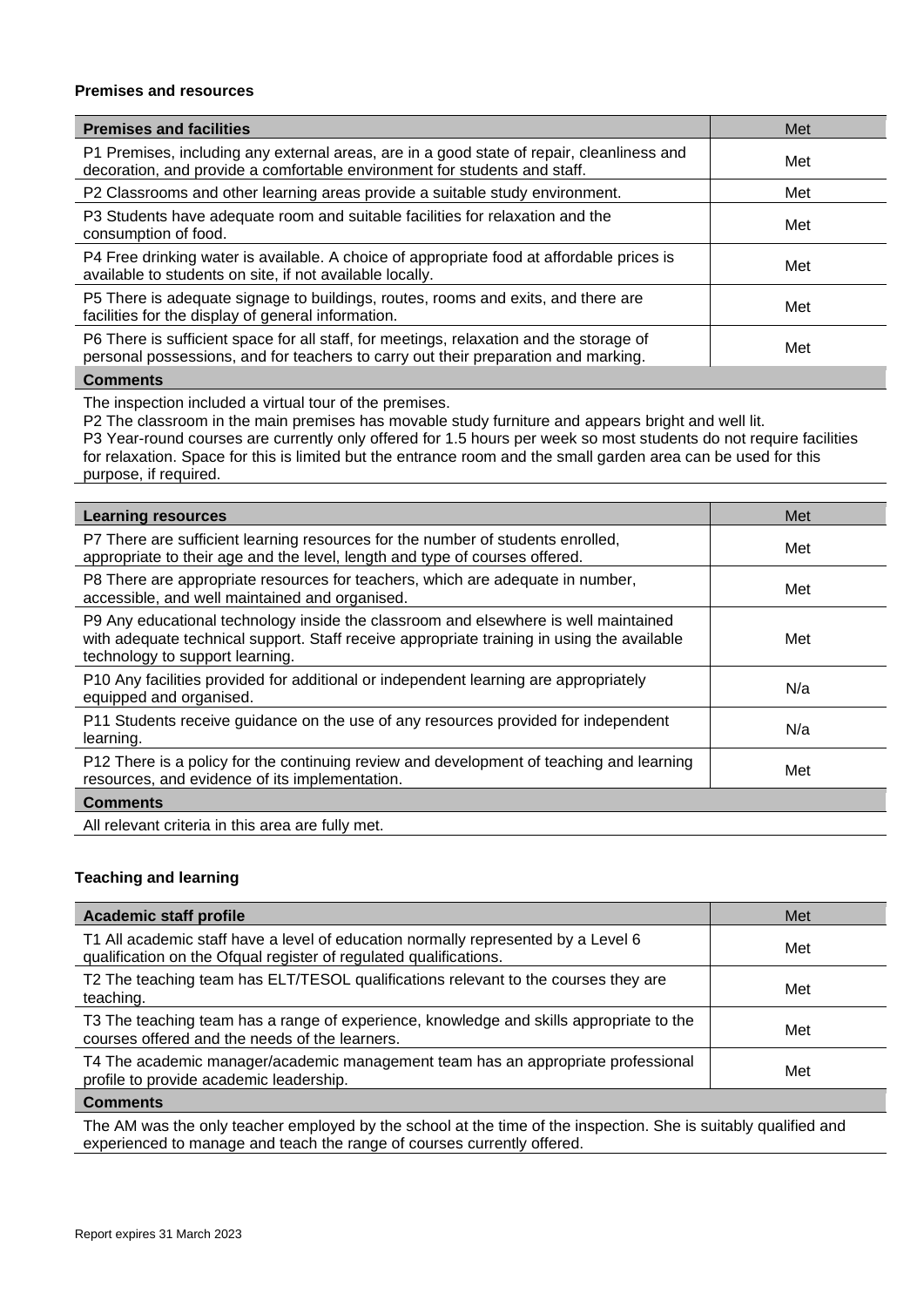| <b>Academic management</b>                                                                                                                  | Met                |
|---------------------------------------------------------------------------------------------------------------------------------------------|--------------------|
| T5 Teachers are matched appropriately to courses.                                                                                           | Partially assessed |
| T6 There are effective procedures for the appropriate timetabling of students, teachers,<br>courses and classrooms.                         | Met                |
| T7 There are formalised arrangements, satisfactory to students and staff, for covering for<br>absent teachers.                              | Met                |
| T8 Where enrolment is continuous, explicit attention is paid to all aspects of academic<br>management affected.                             | Not met            |
| T9 There are effective arrangements, led by an academic manager, to ensure appropriate<br>day-to-day guidance and support for all teachers. | Met                |
| T10 There are effective arrangements for the observation and monitoring of teachers'<br>performance by a TEFLQ academic manager.            | Partially assessed |

T5 The AM was the only teacher at the time of the inspection.

T8 Course descriptions and guidelines do not consider the pedagogical and logistical challenges of continuous enrolment.

T10 There is a clear policy on teacher observations but it was not possible to verify that they are fully implemented.

| <b>Course design and implementation</b>                                                                                                                                                        | Need for improvement |
|------------------------------------------------------------------------------------------------------------------------------------------------------------------------------------------------|----------------------|
| T11 Course design is based on stated principles. There is a coherent and appropriate<br>course structure described in writing for teachers' guidance.                                          | Not met              |
| T12 Course design is regularly reviewed in light of the different and changing needs of<br>students and feedback from teachers and students.                                                   | Met                  |
| T13 Written course outlines and intended learning outcomes, appropriate to the course<br>length and type, are available to students.                                                           | Not met              |
| T14 Any activities additional to English classes, and which form part of the language<br>curriculum, encourage the acquisition of language and the development of relevant<br>language skills. | Met                  |
| T15 Courses include study and learning strategies that support independent learning and<br>enable students to benefit from their programmes and continue their learning after the<br>course.   | Not met              |
| T16 Courses include strategies which help students to develop their language skills<br>outside the classroom and benefit linguistically from their stay in the UK.                             | Strength             |
|                                                                                                                                                                                                |                      |

# **Comments**

T11 Summer courses follow a syllabus based on clearly stated principles and attempt to address the needs of the learners. Year-round courses are based on an up-to-date coursebook; however, course design documents are incomplete and lack sufficient guidance for teachers.

T13 Students are provided with very limited information on intended learning outcomes, particularly on year-round courses.

T15 Learning strategies do not feature in course design documents.

T16 Classroom content, particularly on the summer programmes, and homework tasks across all courses include strategies to help students develop their language skills outside the classroom.

| Learner management                                                                                                                       | Met |
|------------------------------------------------------------------------------------------------------------------------------------------|-----|
| T17 There are effective procedures for the correct placement of students, appropriate to<br>their level and age.                         | Met |
| T18 There are effective procedures for evaluating, monitoring and recording students'<br>progress.                                       | Met |
| T19 Students are provided with learning support and enabled to change courses or<br>classes where necessary.                             | Met |
| T20 Where relevant, students are guided to select the examinations and examination<br>training best suited to their needs and interests. | Met |
| T21 Academic reports are made available to students on request and, in the case of<br>under 18s, to their parents/guardians.             | Met |
| T22 Students wishing to progress to mainstream UK education have access to relevant<br>information and advice.                           | Met |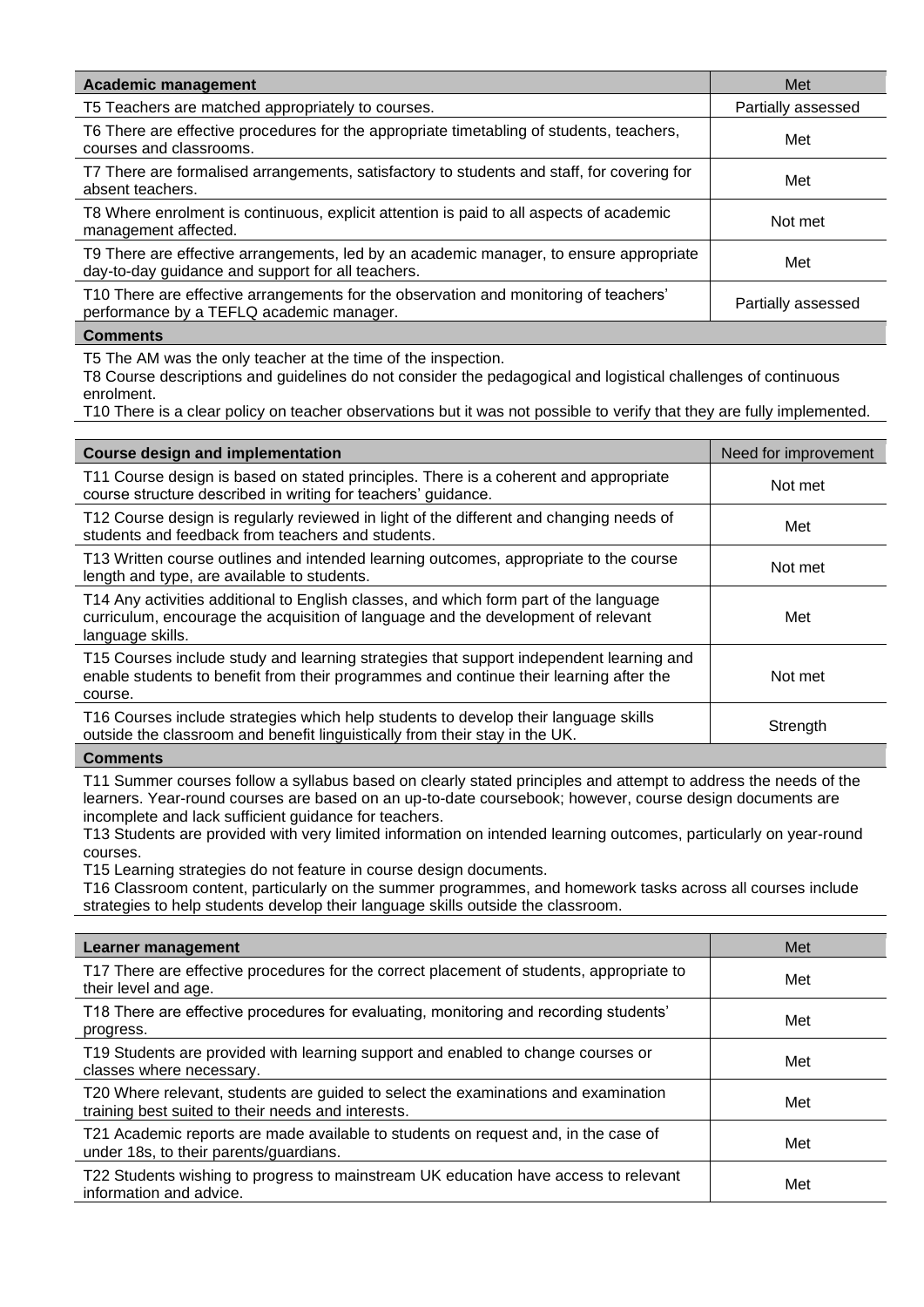All criteria in this area are fully met.

## **Classroom observation record**

| Number of teachers seen        |                                 |
|--------------------------------|---------------------------------|
| Number of observations         |                                 |
| Parts of programme(s) observed | Face-to-face and online lessons |
|                                |                                 |

**Comments**

Inspectors observed an online lesson with two students and a small face-to face group class.

| Teaching: classroom observation                                                                                                                                                                 | Met      |
|-------------------------------------------------------------------------------------------------------------------------------------------------------------------------------------------------|----------|
| T23 Teachers demonstrate sound knowledge and awareness of the use of English and<br>the linguistic systems underlying it, and provide appropriate models of both spoken and<br>written English. | Met      |
| T24 The content of the lessons shows that the course objectives, the learning needs and<br>cultural backgrounds of the students have been taken into account.                                   | Met      |
| T25 Lessons lead to relevant learning outcomes, made known to students and achieved<br>through a coherent sequence of activities.                                                               | Met      |
| T26 Teaching techniques are appropriate to the focus of the lesson and to the needs of<br>the group and individual learners.                                                                    | Met      |
| T27 Teachers promote learning by the effective management of the classroom<br>environment and resources.                                                                                        | Met      |
| T28 Students receive appropriate and timely feedback on their performance during the<br>lesson.                                                                                                 | Met      |
| T29 Lessons include activities to evaluate whether learning is taking place.                                                                                                                    | Met      |
| T30 Teachers demonstrate the ability to engage students and create a positive learning<br>atmosphere.                                                                                           | Strength |
|                                                                                                                                                                                                 |          |

#### **Comments**

T23 The teaching demonstrated a good knowledge and awareness of the use of English. Appropriate models of spoken and written English were provided.

T24 Lesson plans and materials were appropriate to the level of the students, but there was little evidence that students' needs had been considered.

T25 Lessons followed a clear and coherent sequence of activities as determined by the coursebook.

T26 A good range of teaching techniques was observed including nomination, prompting, eliciting, and concept checking.

T27 Both the virtual and physical classroom environment were confidently and effectively managed.

T28 Feedback on tasks was consistent and effective but there were missed opportunities to correct ingrained errors. Students would have benefited from more rigorous attention to pronunciation.

T29 The choice and sequence of activity allowed for opportunities to check whether learning was taking place. T30 In both lessons, there was a very positive learning atmosphere and students were fully engaged in tasks. Lessons were well paced, tasks were personalised, instructions were clear and there were good opportunities for student talking time.

## **Classroom observation summary**

The teaching observed met the requirements of the Scheme and was considered satisfactory against the criteria. The teaching demonstrated a sound knowledge of the use of English and lessons were well planned and executed on the whole. A good range of teaching techniques was employed and technology and resources were used effectively and confidently. Although some opportunities for providing student feedback were missed, students were fully engaged, and purposeful learning was observed.

## **Welfare and student services**

| <b>Care of students</b>                                                                                                                             | Met     |
|-----------------------------------------------------------------------------------------------------------------------------------------------------|---------|
| W1 Providers ensure the safety and security of students on their premises by measures<br>appropriate to their age and background, and the location. | Not met |
| W2 There is a comprehensive plan to respond to any emergency. This plan is known to<br>all staff, and relevant elements are known to students.      | Met     |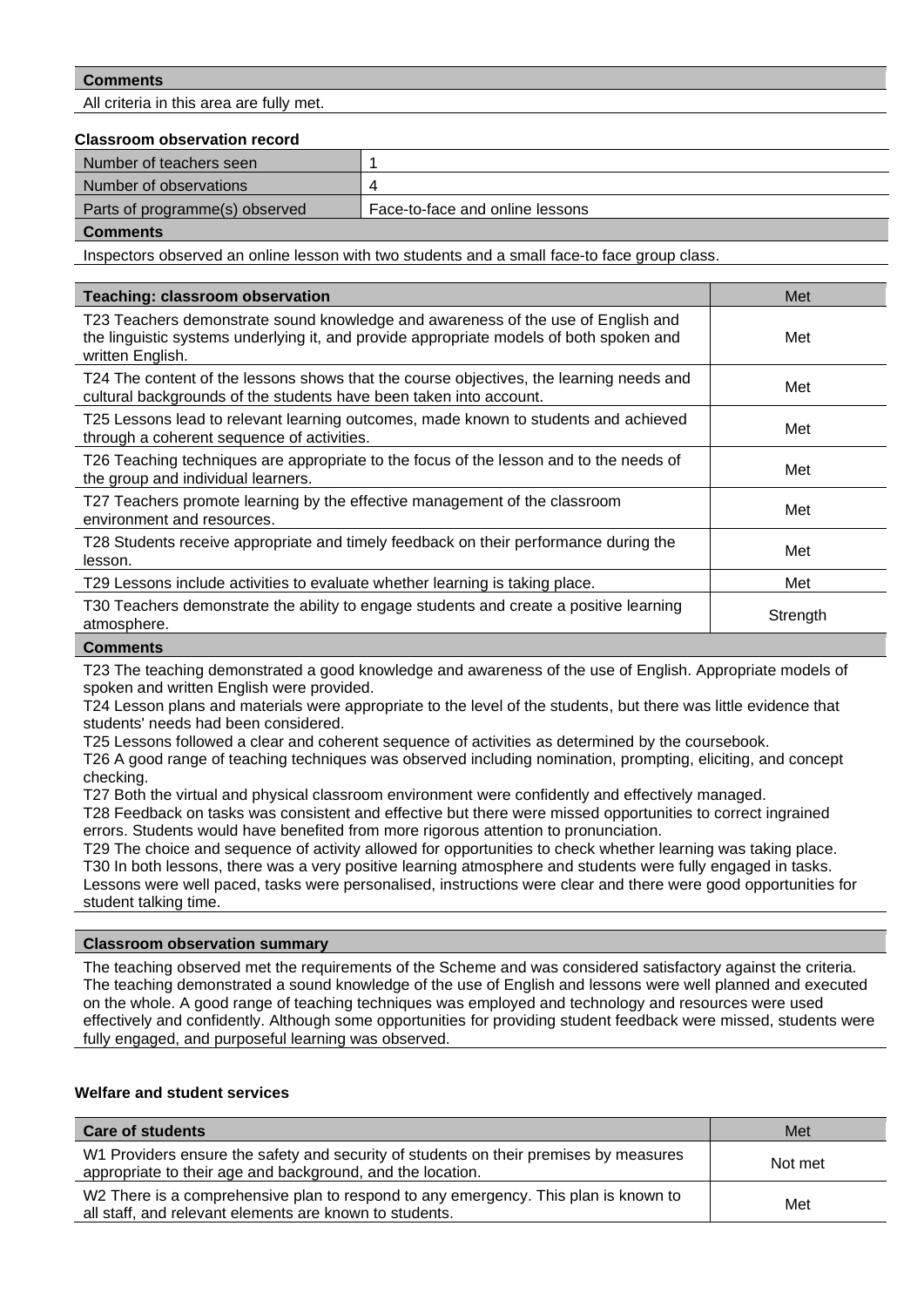| W3 Students receive pastoral care appropriate to their age, background and<br>circumstances. All staff and students know the name(s) of the person or people who deal<br>with students' personal problems. | Strength |
|------------------------------------------------------------------------------------------------------------------------------------------------------------------------------------------------------------|----------|
| W4 There are policies to promote tolerance and respect, and procedures for dealing with<br>any abusive behaviour. All staff and students are aware of these.                                               | Met      |
| W5 Where relevant, students receive a 24-hour emergency contact number for the<br>provider, in writing.                                                                                                    | Met      |
| W6 Students receive in advance information on the most appropriate forms of transport<br>between the point of entry to the UK and the provider or accommodation, including<br>approximate costs.           | Met      |
| W7 Students receive advice on relevant aspects of life in the UK.                                                                                                                                          | Met      |
| W8 Students have access to adequate health care provision.                                                                                                                                                 | Not met  |
| $\sim$ $\sim$ $\sim$                                                                                                                                                                                       |          |

W1 Although some checks were in place, risk assessment records were incomplete. Some risks had not been identified and there was insufficient evidence of checks from the landlord.

W3 Students receive a very good level of care. Students reported that any concerns or problems are dealt with appropriately and with sensitivity.

W8 There are no trained first-aiders in the school.

| <b>Accommodation</b> (W9–W22 as applicable)                                                                                                                                        | Met                |
|------------------------------------------------------------------------------------------------------------------------------------------------------------------------------------|--------------------|
| All accommodation                                                                                                                                                                  |                    |
| W9 Students have a comfortable living environment throughout their stay.                                                                                                           | Partially assessed |
| W10 Arrangements for cleaning and laundry are satisfactory.                                                                                                                        | Met                |
| W11 A responsible representative inspects all accommodation (for safety and suitability)<br>before students are placed, and at least every two years after that.                   | Partially assessed |
| W12 Students receive written confirmation of accommodation booked, giving clear and<br>accurate information.                                                                       | Met                |
| W13 There are effective procedures for identifying and resolving any problems students<br>have with their accommodation.                                                           | Partially assessed |
| W14 Accommodation providers receive written confirmation of the rules, terms and<br>conditions applied by the provider with respect to the provision of accommodation<br>services. | Met                |
| W15 Students receive meals as agreed; these offer a well-balanced diet, taking into<br>account any reasonable dietary requirements students may have.                              | Met                |
| $Cc$ $mnontr$                                                                                                                                                                      |                    |

**Comments**

No homestay hosts had hosted for the school since 2019. At the time of the inspection all homestay hosts were dormant.

W9 The two homestays visited, who had both hosted under 18s in 2019, provided a comfortable and welcoming environment.

W11 There have been no follow-up checks or new homestays recruited since 2019.

W13 There are informal procedures for parents and students to raise issues or concerns about their accommodation.

| Accommodation: homestay only                                                                                                                                                                  |     |
|-----------------------------------------------------------------------------------------------------------------------------------------------------------------------------------------------|-----|
| W16 Homestay hosts accommodate no more than four students at one time.                                                                                                                        | Met |
| W17 Homestay hosts do not accommodate more than one student with the same<br>language, unless the students, their agents, parents or legal guardians specifically<br>request this in writing. | Met |
| W18 No more than two students share the same bedroom, unless the students, their<br>agents, parents or legal guardians specifically request this in writing.                                  | Met |
| W19 English is the language of communication within the homestay home.                                                                                                                        | Met |
| W20 Hosts ensure that there is an adult available to receive students on first arrival.                                                                                                       | Met |
| <b>Comments</b>                                                                                                                                                                               |     |

All the criteria in the above area are met. Hosts are clearly informed of the regulations and their responsibilities on the registration form and in a handbook.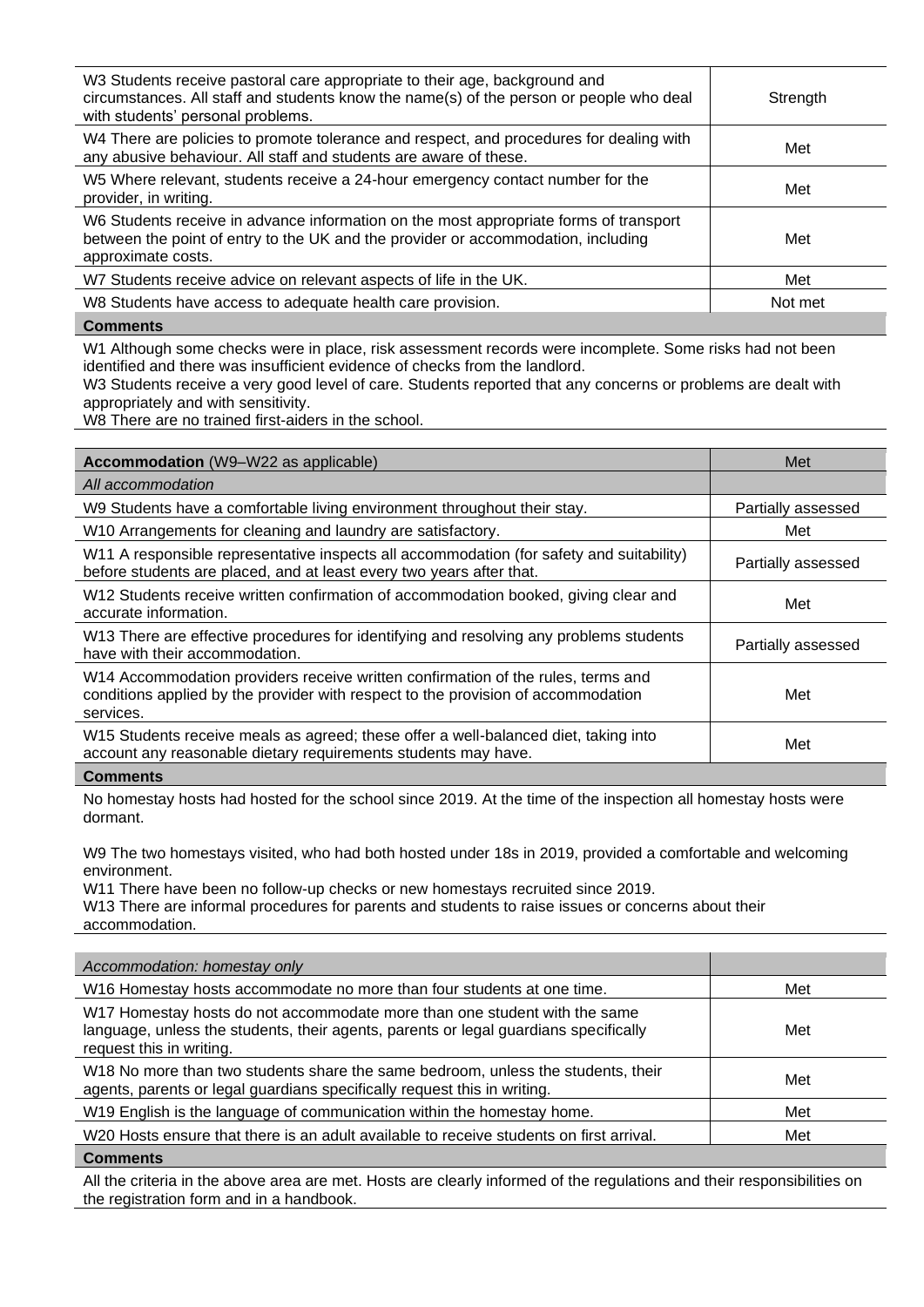| Accommodation: other                                                                                                                           |     |
|------------------------------------------------------------------------------------------------------------------------------------------------|-----|
| W21 Students receive information about the implications of their living in private rented<br>accommodation and advice in case of difficulties. | Met |
| W22 The provider monitors any other accommodation recommended, and booking and<br>payment arrangements are clear.                              | N/a |
| <b>Comments</b>                                                                                                                                |     |

The relevant criterion in this section is met.

| Leisure opportunities                                                                                                                                                      | Met                |
|----------------------------------------------------------------------------------------------------------------------------------------------------------------------------|--------------------|
| W23 Students have appropriate information about and access to social, cultural and<br>sporting events and activities which enhance their experience of studying in the UK. | Met                |
| W24 The content of any leisure programme is appropriate to the age and interests of the<br>students.                                                                       | Strength           |
| W25 Any leisure programmes are well organised and sufficiently resourced.                                                                                                  | Partially assessed |
| W26 There are effective systems to ensure the health and safety of students on all on-site<br>and off-site activities.                                                     | Met                |
| W27 Staff supervising sporting and leisure activities on or off-site have appropriate<br>experience and training.                                                          | Met                |
| Cammanta                                                                                                                                                                   |                    |

**Comments**

There is no leisure programme for the part-time adult students. A full programme of activities is included in the junior summer programme; records from previous courses were reviewed.

W23 Adult students are informed about and encouraged to attend local events and activities.

W24 The content of the summer leisure programme is very carefully chosen to be of interest to the students. There is a well-balanced mix of activities and excursions to appeal to the whole age range. Thought is given to returning students, so that new excursions and events are offered.

W25 The summer programme appears to be extremely well organised in every detail; excursions are well prepared, and the accompanying adults are very familiar with all the locations, journeys and venues. This criterion will need to be fully assessed when the programme is actually running.

# **Safeguarding under 18s**

| <b>Safeguarding under 18s</b>                                                                                                                                                                                                                                   | Met                |
|-----------------------------------------------------------------------------------------------------------------------------------------------------------------------------------------------------------------------------------------------------------------|--------------------|
| S1 There is a safeguarding policy which specifies procedures to ensure the safety and<br>well-being of all students under the age of 18. A named member of staff is responsible for<br>implementing this policy and responding to child protection allegations. | Met                |
| S2 The provider makes the policy known to all adults in contact with under 18s through<br>their role with the organisation, and provides guidance or training relevant to its effective<br>implementation.                                                      | Met                |
| S3 The provider has written parental/guardian consent reflecting the level of care and<br>support given to students under 18, including medical consent.                                                                                                        | Met                |
| S4 Recruitment procedures for all roles involving responsibility for or substantial access to<br>under 18s are in line with safer recruitment good practice and the organisation's<br>safeguarding policy.                                                      | Partially assessed |
| S5 There are suitable arrangements for the supervision and safety of students during<br>scheduled lessons and activities.                                                                                                                                       | Met                |
| S6 There are suitable arrangements for the supervision and safety of students outside the<br>scheduled programme.                                                                                                                                               | Met                |
| S7 There are suitable arrangements for the accommodation of students.                                                                                                                                                                                           | Met                |
| S8 There are suitable arrangements to ensure contact between the provider and parents,<br>legal guardians or their nominated representatives concerning the welfare of students.                                                                                | Met                |
| <b>Comments</b>                                                                                                                                                                                                                                                 |                    |

There were no under 18s enrolled at the time of the inspection. The summer programme for under 18s is for students aged 12–17. The last programme ran in 2019.

S4 A safer recruitment policy and procedures are in place. However, there has been no recruitment of staff or homestay hosts since 2019.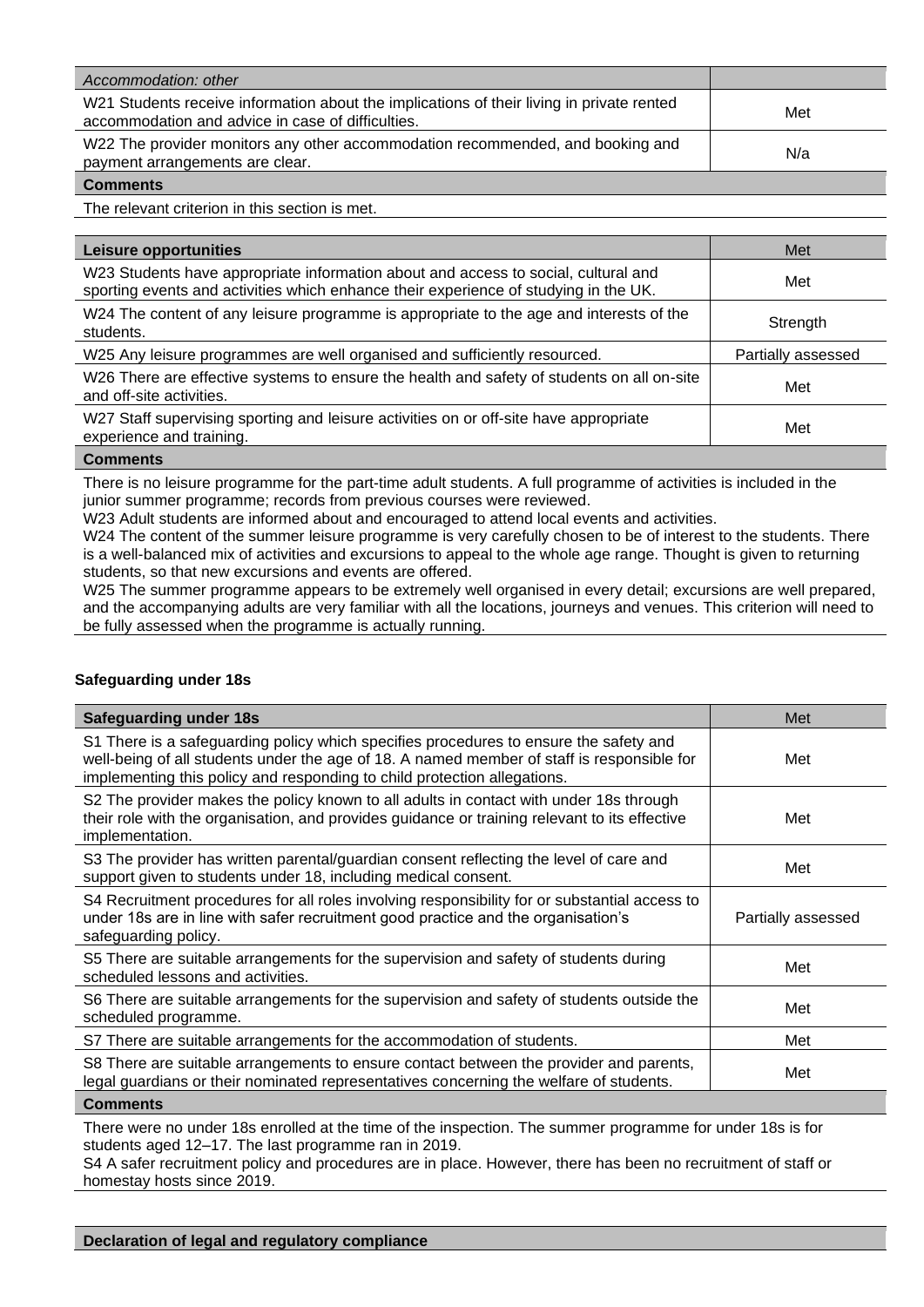D1 The organisation certifies that it operates at all times in accordance with the declarations in the *Declaration of legal and regulatory compliance*.

The Accreditation Scheme requires accredited providers to comply with all applicable laws and regulations. Providers must take steps to ensure that they are aware of, and comply with, all existing and new legal requirements.

On initial application and annual renewal of accreditation, providers are required to confirm that they are complying with all applicable laws and regulations.

Inspectors will check a random sample of items during inspection, in relation to criterion D1; if they find evidence of a breach of statutory or other legal requirements, the provider will be required to submit evidence of compliance confirmed by the appropriate regulatory body.

Any breach of the law or regulations will be viewed seriously by the Scheme and may result in the withdrawal or withholding of accreditation.

Any sustained breach of the law or regulations which an accredited provider fails upon reasonable notice to remedy will result in accreditation being withdrawn.

## **Comments**

D1 The items sampled were satisfactory.

## **Organisation profile**

| Inspection history                                                   | Dates/details                                      |
|----------------------------------------------------------------------|----------------------------------------------------|
| First inspection                                                     | September 2021                                     |
| Last full inspection                                                 | N/a                                                |
| Subsequent spot check (if applicable)                                | N/a                                                |
| Subsequent supplementary check (if applicable)                       | N/a                                                |
| Subsequent interim visit (if applicable)                             | N/a                                                |
| Current accreditation status                                         | Not accredited                                     |
| Other related non-accredited activities (in brief) at this<br>centre | Italian language tuition; Spanish language tuition |
| Other related accredited schools/centres/affiliates                  | N/a                                                |
| Other related non-accredited schools/centres/affiliates              | N/a                                                |

## **Private sector**

| Date of foundation             | 2019                                                             |
|--------------------------------|------------------------------------------------------------------|
| Ownership                      | Name of company: Lyons Languages Ltd<br>Company number: 11943419 |
| Other accreditation/inspection | N/a                                                              |

## **Premises profile**

| Details of any additional sites in use at the time of the | N/a                                                |
|-----------------------------------------------------------|----------------------------------------------------|
| inspection but not observed                               |                                                    |
| Details of any additional sites not in use at the time of | Ely Museum: hired classroom space for Summer Study |
| the inspection                                            | Holiday tuition.                                   |

| <b>Student profile</b>                               | At inspection | In peak week: July<br>(organisation's estimate) |
|------------------------------------------------------|---------------|-------------------------------------------------|
| <b>ELT/ESOL students (eligible courses)</b>          | At inspection | In peak week                                    |
| Full-time ELT (15+ hours per week) 18 years and over |               |                                                 |
| Full-time ELT (15+ hours per week) aged 16-17 years  | 0             |                                                 |
| Full-time ELT (15+ hours per week) aged under 16     | 0             | 0                                               |
| Part-time ELT aged 18 years and over                 |               | 15                                              |
| Part-time ELT aged 16-17 years                       | $\Omega$      | 0                                               |
| Part-time ELT aged under 16 years                    | 0             | 0                                               |
| <b>Overall total ELT/ESOL students shown above</b>   |               | 15                                              |
| Junior programmes: advertised minimum age            | 0             | 12                                              |
| Junior programmes: advertised maximum age            | 0             | 17                                              |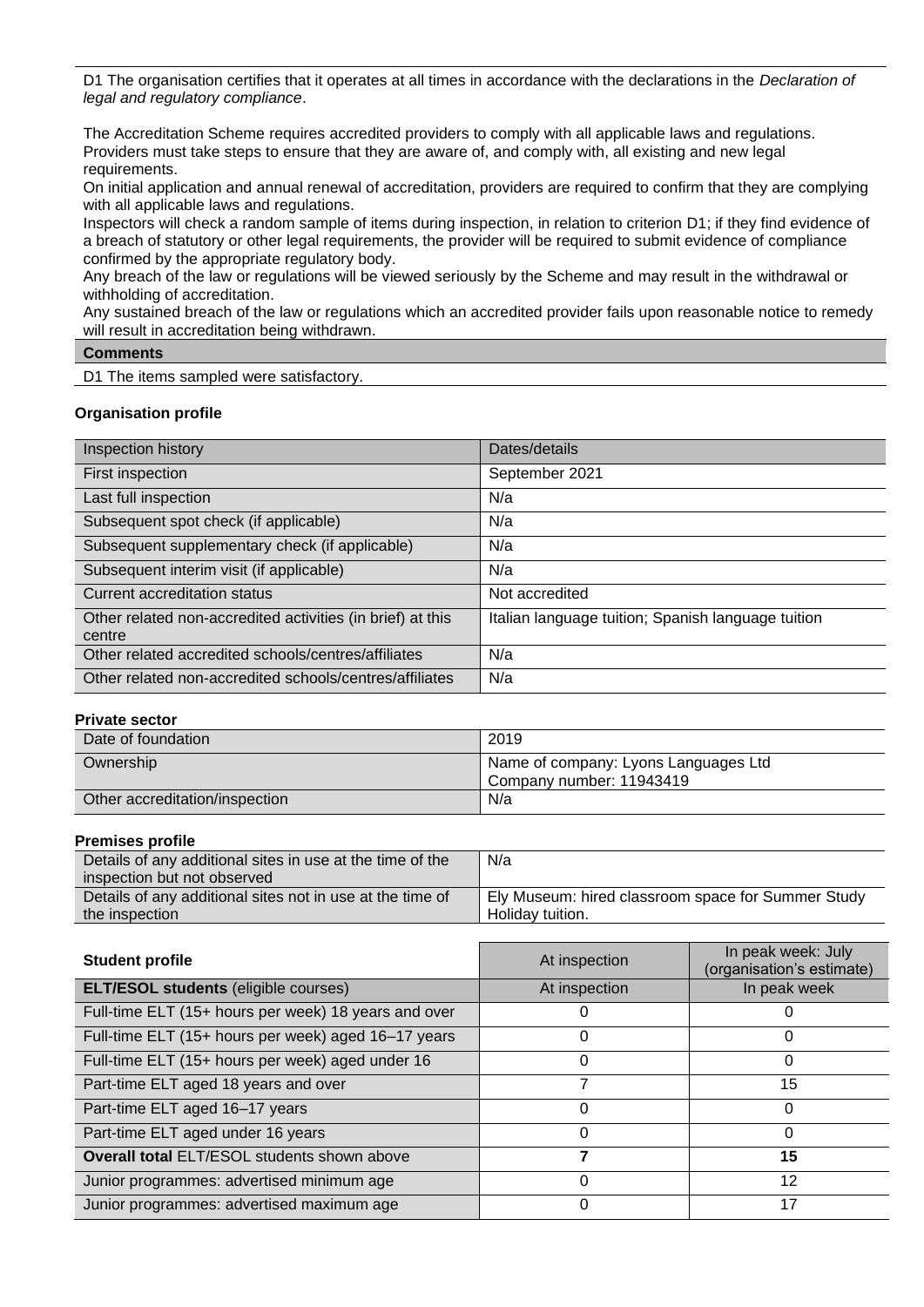| Junior programmes: predominant nationalities | Italian   |
|----------------------------------------------|-----------|
| Adult programmes: advertised minimum age     | 18+       |
| Adult programmes: typical age range          | $25+$     |
| Adult programmes: typical length of stay     | week      |
| Adult programmes: predominant nationalities  | Not known |

| <b>Staff profile</b>                                                                            | At inspection | In peak week<br>(organisation's estimate) |
|-------------------------------------------------------------------------------------------------|---------------|-------------------------------------------|
| Total number of teachers on eligible ELT courses                                                |               |                                           |
| Number teaching ELT 20 hours and over a week                                                    |               |                                           |
| Number teaching ELT under 19 hours a week                                                       |               |                                           |
| Number of academic managers for eligible ELT courses                                            |               |                                           |
| Number of management (non-academic) and<br>administrative staff working on eligible ELT courses |               |                                           |
| Total number of support staff                                                                   |               |                                           |

# **Academic manager qualifications profile**

| Profile at inspection                                                            |                                |
|----------------------------------------------------------------------------------|--------------------------------|
| Professional qualifications                                                      | Number of academic<br>managers |
| <b>TEFLQ</b> qualification                                                       |                                |
| Academic managers without TEFLQ qualification or three years relevant experience |                                |
| Total                                                                            |                                |
| Comments                                                                         |                                |
|                                                                                  |                                |

The AM was teaching for 4.5 hours per week during the inspection period.

# **Teacher qualifications profile**

| Profile in week of inspection                        |                    |
|------------------------------------------------------|--------------------|
| Professional qualifications                          | Number of teachers |
| <b>TEFLQ</b> qualification                           |                    |
| <b>TEFLI</b> qualification                           | 0                  |
| Holding specialist qualifications only (specify)     | 0                  |
| Qualified teacher status only (QTS)                  | O                  |
| Teachers without appropriate ELT/TESOL qualification | 0                  |
| Total                                                |                    |
| Comments                                             |                    |
| Teacher and academic manager are one and the same.   |                    |

# **Accommodation profile**

| Number of students in each at the time of inspection (all students on eligible courses) |               |           |
|-----------------------------------------------------------------------------------------|---------------|-----------|
| Types of accommodation                                                                  | <b>Adults</b> | Under 18s |
| Arranged by provider/agency                                                             |               |           |
| Homestay                                                                                | 0             |           |
| Private home                                                                            | 0             |           |
| Home tuition                                                                            | 0             |           |
| Residential                                                                             | 0             |           |
| Hotel/guesthouse                                                                        | 0             |           |
| Independent self-catering e.g. flats, bedsits, student<br>houses                        | 0             | 0         |
| Arranged by student/family/guardian                                                     |               |           |
| Staying with own family                                                                 | 0             |           |
| Staying in privately rented rooms/flats                                                 | 0             |           |